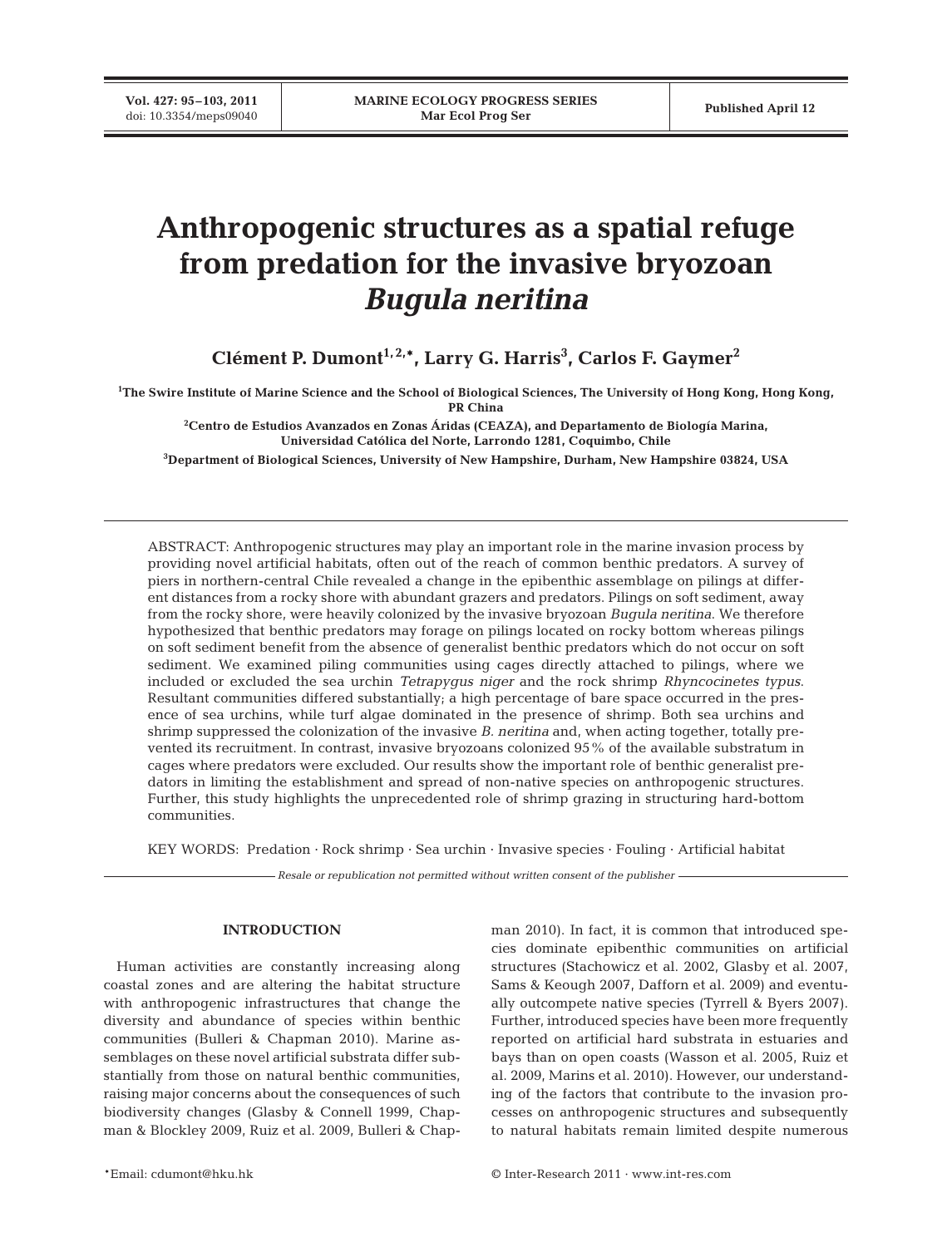studies reporting an increasing number of non-native species in the marine environment (Ruiz et al. 2000, Robinson et al. 2005, Streftaris et al. 2005).

A number of studies have examined the abiotic factors that contribute to the development of fouling assemblages on artificial structures, including disturbance, orientation, position, material, motion, light and pollution (Harris & Irons 1982, Glasby 1999, 2000, Glasby & Connell 2001, Dobretsov et al. 2005, Blockley & Chapman 2006, Cifuentes et al. 2007, Crooks et al. 2011), as well as biotic factors, e.g. recruitment, competition, and predation (Osman 1977, Sutherland & Karlson 1977, Keough & Downes 1982, Stachowicz et al. 1999, Tyrrell & Byers 2007, Nydam & Stachowicz 2007). Post-settlement predation is one important factor that can result in high mortality rates for newly settled marine invertebrates (Gosselin & Qian 1997, Hunt & Scheibling 1997). It is widely accepted that large generalist omnivores can actively graze on recruits settled on hard substrata and influence the development of benthic communities (Witman & Dayton 2001). For exam-

ple, intense grazing in benthic hardbottom communities by sea urchins can lead to barren zones dominated by encrusting coralline algae (Chapman 1981, Witman 1987, Andrew 1993). Several studies have shown that predation can have a dramatic effect on fouling community development when large predators (e.g. sea urchins, sea stars, crabs), but also micropredators (e.g. small gastropods), are present (Osman et al. 1992, Osman & Whitlatch 1995, Osman & Whitlatch 2004, Nydam & Stachowicz 2007).

However, predators that are naturally abundant in benthic communities can be rare on artificial structures (Chapman 2003, Chapman & Blockley 2009). Predators from rocky bottoms may colonize artificial structures that are connected to hard substrata. In contrast, common soft-bottom preda tors, many of which bury temporarily in the sediment (e.g. Reise 1985) may not colonize hard artificial structures. Consequently, artificial structures located on rocky substrata may be more accessible to benthic predators than ones on sandy substrata or suspended in the water column. In the present study, we first described the fouling communities found on pilings at different distances from the shore at La Herradura Bay, in northern-central Chile. Based on initial

observations of the fouling communities, we hypothesized that pilings set on rocky bottom are provided with potential predators which forage on fouling communities, whereas communities on pilings found on soft sediment at increasing distances from the rocky shore have much fewer benthic predators such as rock shrimp and sea urchins, which rarely move across soft sediments. This should result in a greater impact on fouling community development near the shore (over rocky bottom) and less impact seaward (over sandy bottom). We performed a manipulative enclosure experiment to examine the effects of 2 abundant predators on rocky reefs (rock shrimp and sea urchins) in structuring fouling communities on pilings.

## **MATERIALS AND METHODS**

**Study site.** The present study was conducted at La Herradura Bay, a  $3.3 \text{ km}^2$  sheltered bay in northerncentral Chile (Fig. 1), between October 2005 and Jan-



Fig. 1. Map of Chile and inset of La Herradura Bay noting the 2 piers and the isolated rock on sandy bottom where surveys and cage experiment were conducted. The bottom photographs show the piers, a piling set on boulders (left panel) and one set on sandy bottom (right panel)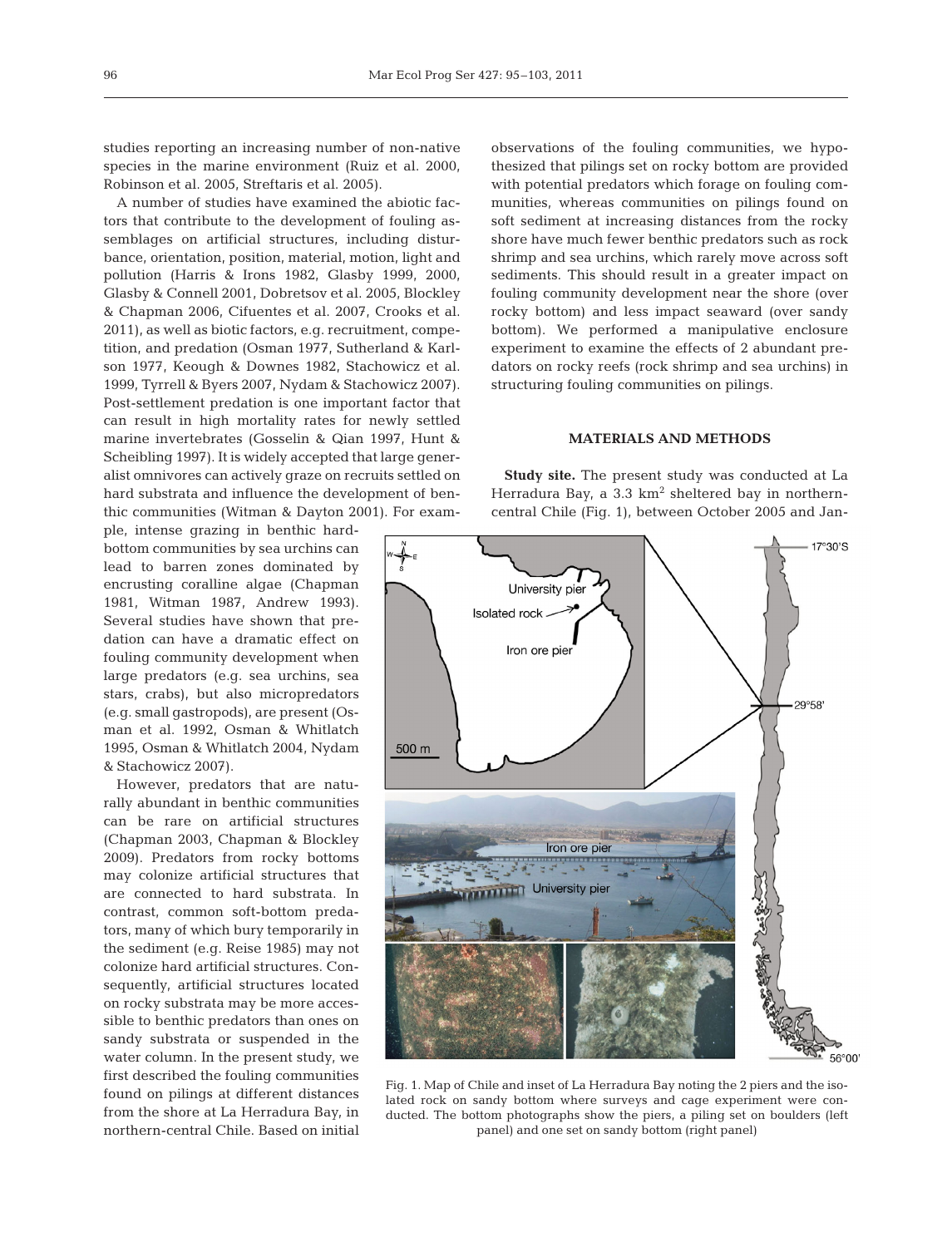uary 2006. Large boulders covered with encrusting coralline and red and green macroalgae characterize shallow rocky bottoms in the bay. The black sea urchin *Tetrapygus niger* and the rock shrimp *Rhyncocinetes typus* are the most abundant grazers and predators in shallow subtidal areas but other mobile predators such as blennid fishes, crabs and sea stars are also present. *R. typus* is a common grazer in northern Chile (Caillaux & Stotz 2003), with populations having increased in re sponse to the overexploitation of fish predators (Godoy et al. 2010) and the present lack of interest in its commercial exploitation. This rock shrimp was heavily harvested until the 1950s with bait traps but was then replaced by offshore shrimp species harvested by trawling (Vasquez & Castilla 1982). The sea urchin *T. niger* occurs in high densities on rocky bottoms but is absent on soft bottoms. Buoys, piers and other marine facilities provide artificial hard-substrata for dense assemblages of fouling species, typically dominated by bryozoans (the invasive *Bugula neritina* and *B. fabellata)*, ascidians (the native *Pyura chilensis* and the invasive *Ciona intestinalis)*, hydrozoans *(Hydractinia* spp.), and the native giant barnacle *Austromegabalanus psittacus* (Valdivia et al. 2005, Cifuentes et al. 2007).

**Field survey.** We first described the established epibiotic communities on concrete pilings at different distances from the shore on the University Católica del Norte's pier (Fig. 1). Nearshore pilings were set on rocky substratum whereas offshore pilings were set on coarse-grained sand. To describe the communities on pilings, we surveyed 7 sets of 4 pilings (representing 4 replicates) that were parallel to the shore at 2 to 4 m in depth, and the sets extended out from the shore by a distance of 5 m from each other (see Figs. 1 & 2). We took 1 photoquadrat of each piling at 1 m above the bottom using a Nikonos V mounted with a 15 mm lens and 2 strobes. The communities on the pilings were consistent from just above the substrate/piling interface to within 1 m of the low tide mark on the pilings. Twelve pilings were therefore monitored on rocks (20 to 30 m from the shore), 4 at the edge of the rocky and sandy bottom (35 m), and 12 on sand (40 to 50 m). The percent cover of the different taxa and bare space were estimated using a grid of 60 regularly spaced points overlaying projected images of the photoquadrats, which represented an area of between 0.14 and  $0.2 \text{ m}^2$ . Densities of sea urchins were quantified with four  $0.5 \times 0.5$  m randomly placed quadrats per piling, while the number of shrimp on each piling was visually estimated early in the afternoon.

A second photographic survey was conducted using the same method at a nearby pier used to load iron ore carriers and a large rock isolated from other hard surfaces by over 20 m of sandy substratum (Fig. 1). The rock (3 m in diameter and 1.5 m in height) contained

neither shrimp nor urchins. The cement base of the iron ore pier was set in a rocky assemblage similar to the University pier, but most of the remaining pilings were set in sediment. Photoquadrats were taken of the rock (12 quadrats), pier base (9 quadrats) and of pilings extending out from the shore on sandy bottoms (13 quadrats). The isolated rock represented a natural exclusion experiment, while the pier base and pilings were a parallel arrangement to the University pier.

**Predation enclosure experiment.** To assess whether benthic predators affect the structure of the fouling communities and particularly the recruitment of the invasive bryozoan *Bugula neritina*, a cage experiment was performed on the pilings of the University pier. Predation levels were manipulated using 4 cage treatments: (1) predator exclusion cage, (2) urchin cage (each containing 3 enclosed sea urchins), (3) shrimp cage (containing 3 enclosed rock shrimp), and (4) no cage. To further examine whether the initial community influenced the recruitment of sessile species and the grazing effect of the predators, the cage treatments were combined with 2 levels of substratum (unscraped or scraped surface). The unscraped substratum (i.e. turf algal community) represented a piling surface in the presence of shrimp, while the scraped substratum (i.e. bare rock) resembled a piling surface in the presence of urchins. We predicted that the resultant community would change or remain similar according to the enclosed predator species and the initial community.

The experimental cages (35 units) were made with a 5 mm plastic mesh  $(30 \times 30 \times 15 \text{ cm})$ , had no bottom, and were directly attached with ropes to the pilings at a depth of 2 to 3 m below the sea surface. All cage treatments were randomly assigned to a piling located on rocky bottom or sandy bottom but close to boulders (at a distance of 30 to 40 m from the shore, see Fig. 2), and then placed in a random direction around the piling (4 cage treatments on each of 10 pilings). The pilings used to assign the cage treatments were initially covered by a turf alga community on which numerous shrimp but very few urchins were foraging. To obtain the bare rock (scraped) substratum, the surface of pilings were scraped with a metallic brush prior to the experiment to remove established sessile epibiota, although a small cover of turf and encrusting coralline algae could remain attached. In the case of unscraped substratum, an additional treatment was conducted with 3 shrimp and 3 sea urchins enclosed in the same cage. The sea urchins *Tetrapygus niger* (40 to 50 mm in test diameter) were collected on surrounding boulders, while the rock shrimp *Rhyncocinetes typus* (15 to 20 mm in carapace length) were gently collected from pilings, using plastic Ziploc® bags and then placed immediately into the cages. The abundance (12 ind.  $\rm{m}^{-2}$ ) of shrimp and sea urchins in the cages were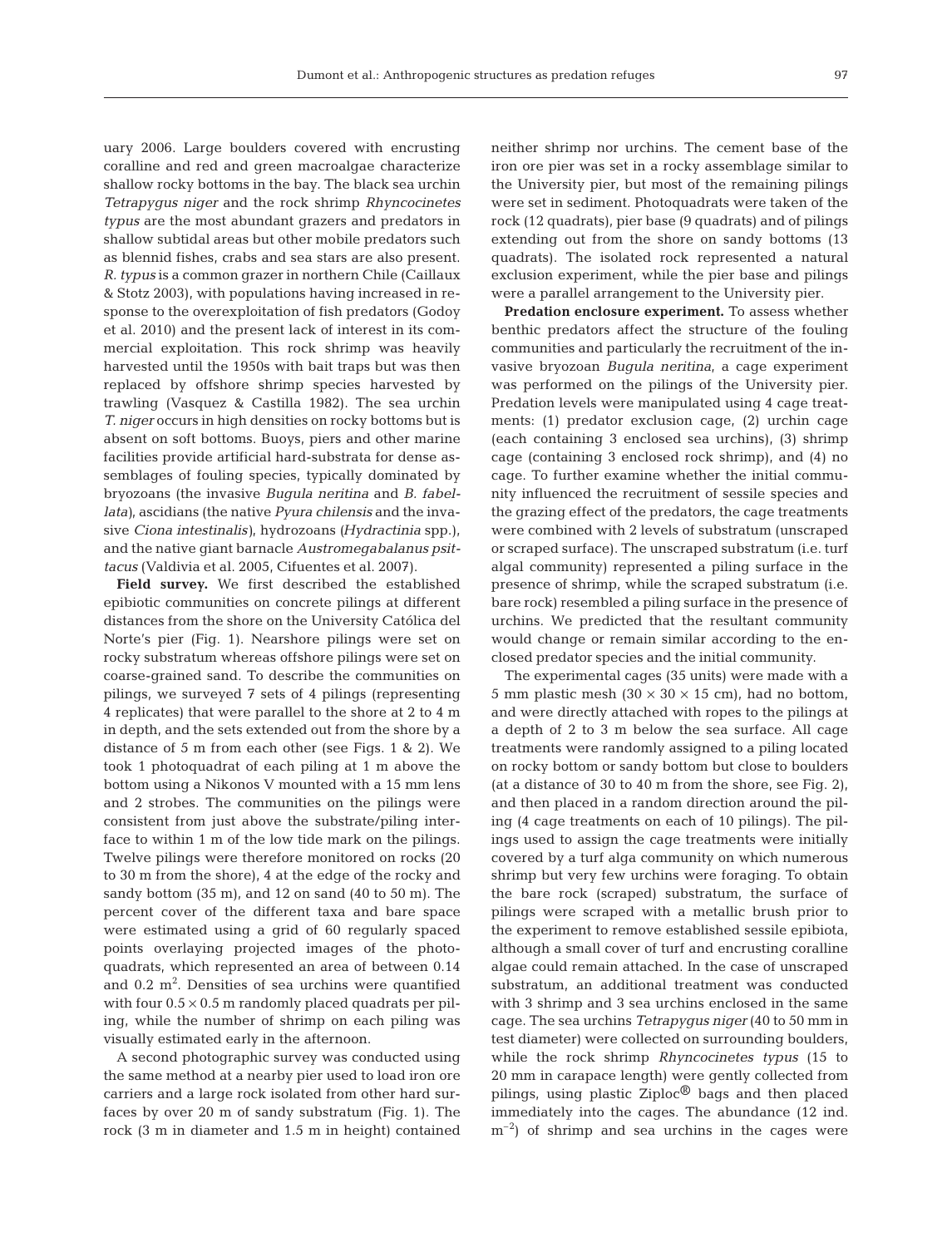within the range of densities occurring on barren habitats (Caillaux & Stotz 2003, Gaymer et al. 2010). The cages were visited weekly to remove encrusting organisms from the outer surface of the cages and to replace missing shrimp (a minimum of 2 shrimp were always present in cages with enclosed shrimp) and sea urchins (2 dead urchins were replaced in 1 cage in the third week). The experiment (5 replicates per treatment) was run for 12 wk to allow enough time for the communities to develop inside the cages.

After 12 wk, each replicate treatment was sampled *in situ* and abundances of benthic invertebrates and macroalgae were estimated. Primary cover (organisms attached directly to the pilings) and secondary cover (organisms attached to primary cover) were estimated for sessile organisms using a grid of 81 regularly spaced points within a  $0.25 \times 0.25$  m quadrat. We limited the sampling to the secondary cover when the primary cover was not directly visible. Taxa that were present in a replicate, but did not appear under any of the 81 measuring points, were assigned a cover of  $0.5\%$ .

To compare cover of sessile organisms and algae among treatments, percent cover data for primary and secondary covers were combined for non-parametric multivariate analyses. Percent covers were used to examine whether differences existed in the composition and species frequency of the resultant fouling com munities. We performed permutational multivariate ANOVA (PERMANOVA), using the statistical package PERMANOVA+ (Anderson et al. 2008) to estimate the pseudo-*F* statistic with permutations. This statistic is an analog of the univariate Fisher's *F* ratio. When appropriate, *a posteriori* pair-wise comparisons were made using Monte Carlo sampling (Anderson et al. 2008). Multivariate analyses were performed separately for each type of substratum (scraped and unscraped) on Bray-Curtis dissimilarities after a square-root transformation of the data using PRIMER 6 (Clarke & Gorley 2006). Univariate analyses of variance were used to test the difference in percent cover of the dominant taxa and bare space with treatment and substratum as fixed factors. The treatment cage shrimp+urchins was excluded from univariate analyses to maintain a balanced design. Normality was tested with the Shapiro-Wilks test and homogeneity of variances was tested using the Levene test, and in cases where the assumptions were not met, ANOVAs were applied to both the raw and the rank-transformed data, as suggested by Conover (1980), and we present the results of the former when they were the same for the 2 analyses.

#### **RESULTS**

At the University pier, the black sea urchin *Tetra pygus niger* only occurred on the pilings that were located on rocky bottom with a maximum density of 42.7 ( $\pm$ 14.2 SE) ind.  $m^{-2}$  on the first pilings, while the rock shrimp *Rhyncocinetes typus* was abundant on all pilings (up to 250 ind. per piling) except for pilings set at a distance >10 m from the rocky bottom (Fig. 2). The



Fig. 2. Schematic distribution of sea urchins *Tetrapygus niger*, rock shrimp *Rhyncocinetes typus* and fouling community assemblages on pilings positioned on rocky or sandy bottom at different distances from the shore at the University pier at La Herradura Bay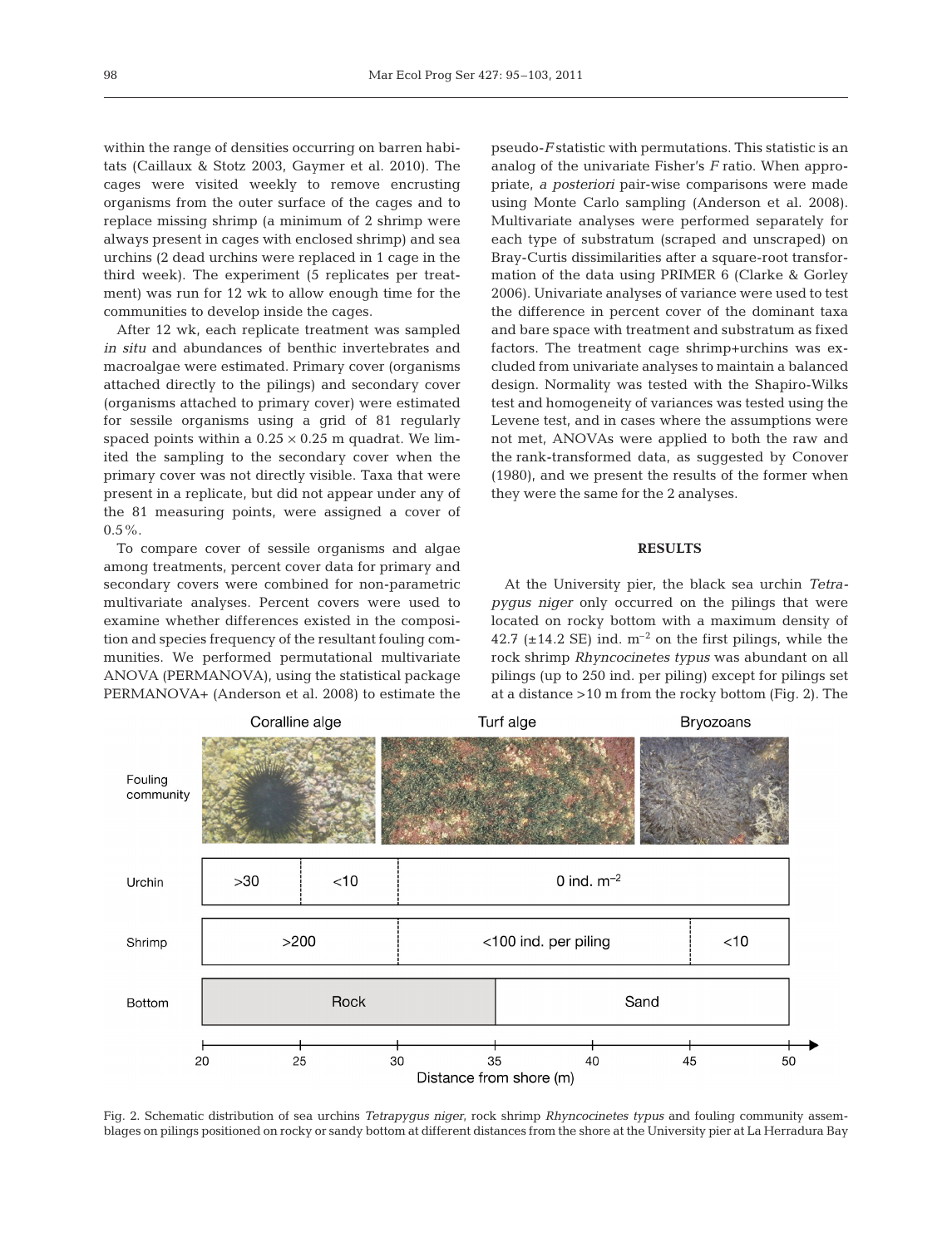survey of the epibiotic assemblages on pilings revealed a gradient with encrusting coralline algae dominating on pilings with sea urchins, whereas a high cover of turf algae dominated on pilings where shrimp and few or no sea urchins were observed foraging (Figs. 2 & 3). In contrast, the furthest offshore pilings set on sandy bottom and in the presence of few shrimp and no sea urchins were heavily colonized by the invasive bryozoan *Bugula neritina*.

The survey of the iron ore pier showed a similar pattern to that of the University pier (Fig. 3). The base of the pier was dominated by encrusting corallines and small turf algae, and shrimp were conspicuous among the rocks surrounding the base. The pilings set on sand were dominated by a mix of *Bugula neritina*, the encrusting hydroid *Hydractinia* sp., and turf algae. The isolated rock had a mix of fleshy algae and colonies of *B. neritina*, which are not commonly found on algaldominated upper horizontal natural surfaces. No ur chins or shrimp were observed on this rock between November 2005 and January 2006 during 3 visits spanning several weeks.

The cage experiment resulted in the development of 3 distinct epibiotic assemblages i.e. communities dominated by encrusting coralline algae, turf algae or bryozoans (Fig. 4). The presence of the predators, sea urchins and rock shrimp, had a significant effect in limiting the recruitment of the invasive bryozoan (Table 1). In the predator exclusion cages, *Bugula neritina* monopolized cage substrata (>95% cover) on both scraped and unscraped surfaces. Such dominance by bryozoans resulted in only sporadic recruitment (<10% cover) of other sessile species such as serpulids (Fig. 5) and on a few occasions  $($  <math>1\%) the invasive ascidian *Ciona intestinalis*. In contrast, no or low recruitment of bryozoans occurred in the presence of predators. Instead, the enclosures with shrimp resulted in a high cover of turf algae (77.0  $\pm$  6.3% and 52.1  $\pm$ 9.6% on scraped and unscraped surfaces, respectively) and some bryozoans (Table 2, Fig. 4). Turf algae also dominated in the uncaged treatment (>80% for both scraped and unscraped surfaces), but no bryozoans





Fig. 3. Percent cover  $(\pm SE)$  of main taxa occurring (A) on pilings set at different distances from the shore at the University pier at La Herradura Bay, and (B) on a rock isolated on sandy bottom, base and pilings of the iron ore pier at La Herradura Bay. The bryozoans include the invasive *Bugula neritina* and *B. fabellata*

Fig. 4. Percent cover of the turf algae, bryozoans and bare space (0.25  $\times$  0.25 m,  $\pm$  SE) at the end of a 3 mo predator enclosure experiment on pilings. Treatments were absence of cage, cage without predators, cage with shrimp, urchins, and shrimp+ sea urchins. The surface of pilings were scraped (i.e. sessile species removal) or unscraped (i.e. remained intact) prior to starting the experiment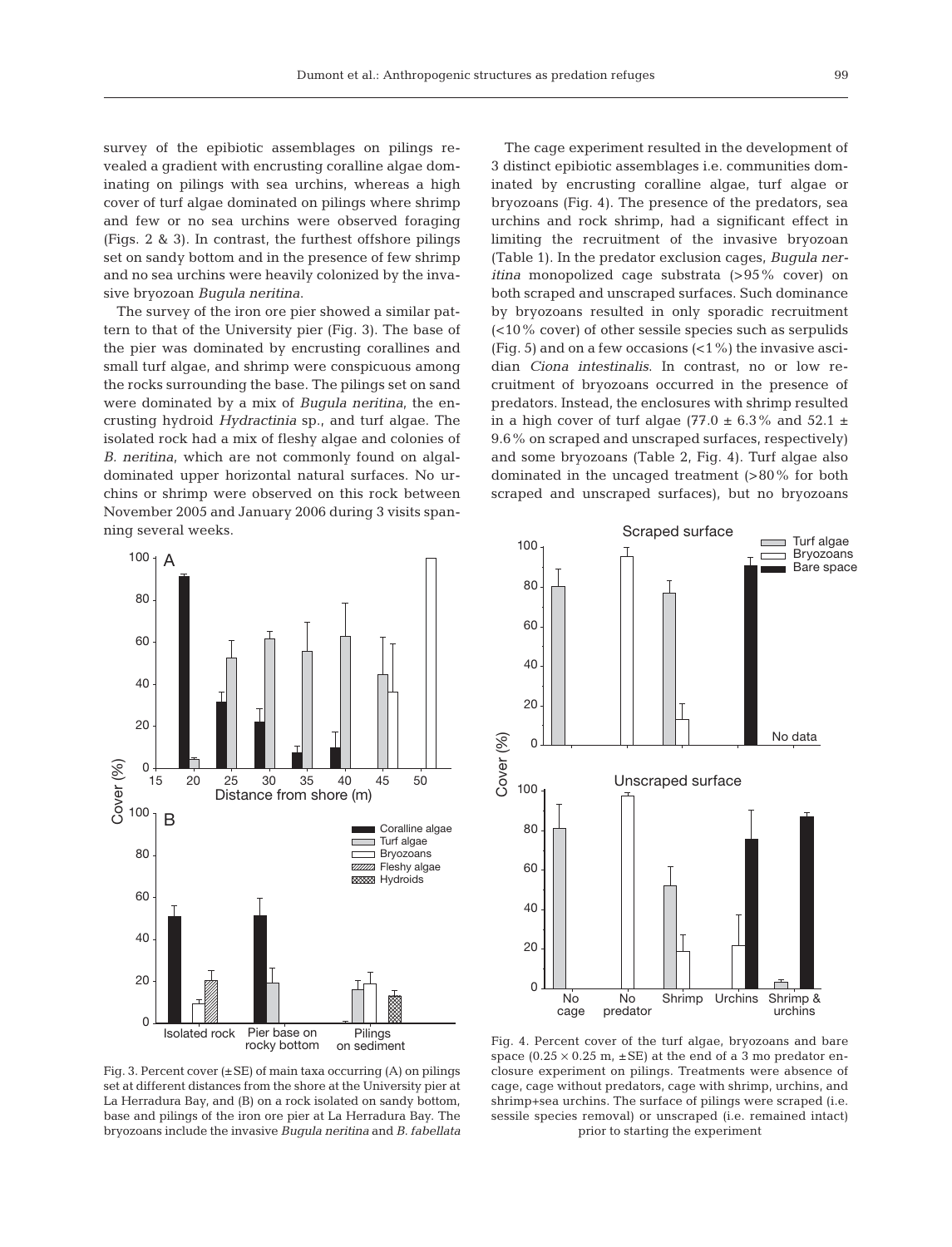Table 1. Statistical summary of permutational multivariate ANOVA and pair-wise *a posteriori* comparisons to test the effect of benthic predators on the fouling communities of pilings for each type of substrate (scraped and unscraped) using percent cover of sessile species. The treatments were no cage, no predator, cage with urchins, cage with shrimp, and cage with both urchins and shrimp for unscraped substrate. Separate analyses were run for each type of substratum (scraped and unscraped). p-values were estimated with Monte Carlo sampling. Pair-wise comparisons are indicated with the degree of similarity between the 2 treatments tested

| <b>Scraped substratum</b><br>Source   | df             | MS      | $Pseudo-F$        | p      |
|---------------------------------------|----------------|---------|-------------------|--------|
| Treatment                             | 3              | 13061.0 | 37.5              | 0.0001 |
| Error                                 | 16             | 347.9   |                   |        |
| Pair-wise comparisons                 | t              | p       | Similarity $(\%)$ |        |
| No cage, No predator                  | 7.5            | 0.007   | 14.0              |        |
| No cage, Urchins                      | 7.4            | 0.008   | 18.8              |        |
| No cage, Shrimp                       | 1.2            | 0.287   | 68.5              |        |
| No predator, Urchins                  | 9.6            | 0.008   | 15.1              |        |
| No predator, Shrimp                   | 5.3            | 0.008   | 28.4              |        |
| Urchins, Shrimp                       | 6.3            | 0.006   | 17.6              |        |
| <b>Unscraped substratum</b><br>Source | df             | MS      | $Pseudo-F$        | p      |
| Treatment                             | $\overline{4}$ | 9108.7  | 23.6              | 0.0001 |
| Error                                 | 20             | 385.3   |                   |        |
| Pair-wise comparisons                 | t              | p       | Similarity $(\%)$ |        |
| No cage, No predator (NP)             | 7.3            | < 0.001 | 21.2              |        |
| No cage, Urchins (U)                  | 5.2            | < 0.001 | 21.7              |        |
| No cage, Shrimp (S)                   | $2.2^{\circ}$  | 0.010   | 56.1              |        |
| No cage, $U + S$                      | 6.3            | < 0.001 | 23.2              |        |
| NP, U                                 | 5.2            | < 0.001 | 42.5              |        |
| NP, S                                 | 4.5            | < 0.001 | 42.3              |        |
| $NP, U + S$                           | 9.5            | < 0.001 | 26.4              |        |
| U, S                                  | 3.9            | < 0.001 | 33.2              |        |
| $U, U + S$                            | 1.9            | 0.051   | 70.5              |        |
| $S, U + S$                            | 4.3            | < 0.001 | 37.6              |        |
|                                       |                |         |                   |        |

0 5 10 15 20 25 Coralline algae Ascidians Barnacles **Serpulids** Scraped surface Cover (%) No data No No Shrimp Urchins Shrimp &

cage

predator

Table 2. Results of 2-way ANOVAs testing for the effects of benthic predators (cage with no predator, shrimp, sea urchins, and no cage) and the type of substrate (scraped and unscraped) on the percent cover of turf algae, the invasive bryozoan *Bugula neritina* and bare space on pilings. Results of Tukey's tests are presented below analyses with the abbreviations: NC, no cage; NP, no predator; S, shrimp; U, sea urchin

| Source            | df | MS                   | F                    | p       |  |  |  |
|-------------------|----|----------------------|----------------------|---------|--|--|--|
| <b>Turf</b> algae |    |                      |                      |         |  |  |  |
| Treatment (T)     | 3  | 18068                | 80.31                | < 0.001 |  |  |  |
| Substrate (S)     | 1  | 366                  | 1.63                 | 0.211   |  |  |  |
| $T \times S$      | 3  | 397                  | 1.76                 | 0.174   |  |  |  |
| Residual          | 32 | 225                  |                      |         |  |  |  |
|                   |    |                      | $T: NC = S > U = NP$ |         |  |  |  |
| <b>Bryozoans</b>  |    |                      |                      |         |  |  |  |
| Treatment (T)     | 3  | 19578                | 76.90                | < 0.001 |  |  |  |
| Substrate (S)     | 1  | 531                  | 2.08                 | 0.159   |  |  |  |
| $T \times S$      | 3  | 246                  | 0.97                 | 0.421   |  |  |  |
| Residual          | 32 | 255                  |                      |         |  |  |  |
|                   |    | $T: NP > S = U = NC$ |                      |         |  |  |  |
| <b>Bare space</b> |    |                      |                      |         |  |  |  |
| Treatment (T)     | 3  | 17361                | 116.17               | < 0.001 |  |  |  |
| Substrate (S)     | 1  | 151                  | 1.01                 | 0.322   |  |  |  |
| $T \times S$      | 3  | 151                  | 1.01                 | 0.400   |  |  |  |
| Residual          | 32 | 149                  |                      |         |  |  |  |
|                   |    |                      | $T: NP > S = U = NC$ |         |  |  |  |

were found in those communities. In the presence of sea urchins, bare space largely dominated on both scraped and unscraped surfaces (Table 2, Fig. 4). The additive treatment with urchins and shrimp on unscraped surfaces also resulted in a high proportion of bare space  $(86.9 \pm 2.4\%)$ , relatively similar to the unscraped treatment with urchins only (p = 0.051, Table 1). However, the latter did not prevent the recruitment of bryozoans, contrary to the enclosure with urchins and shrimps (Fig. 4).



Fig. 5. Percent cover (0.25 × 0.25 m, ±SE) of serpulids *Spirorbis* sp., solitary (*Pyura chilensis)* and colonial ascidians, barnacles and coralline algae at the end of a 3 mo predator enclosure experiment on pilings. Treatments were absence of cage, cage without predators, cage with shrimp, urchins, and shrimp+sea urchins. The surface of pilings was scraped (i.e. sessile species removal) or unscraped (i.e. remained intact) prior to starting the experiment

urchins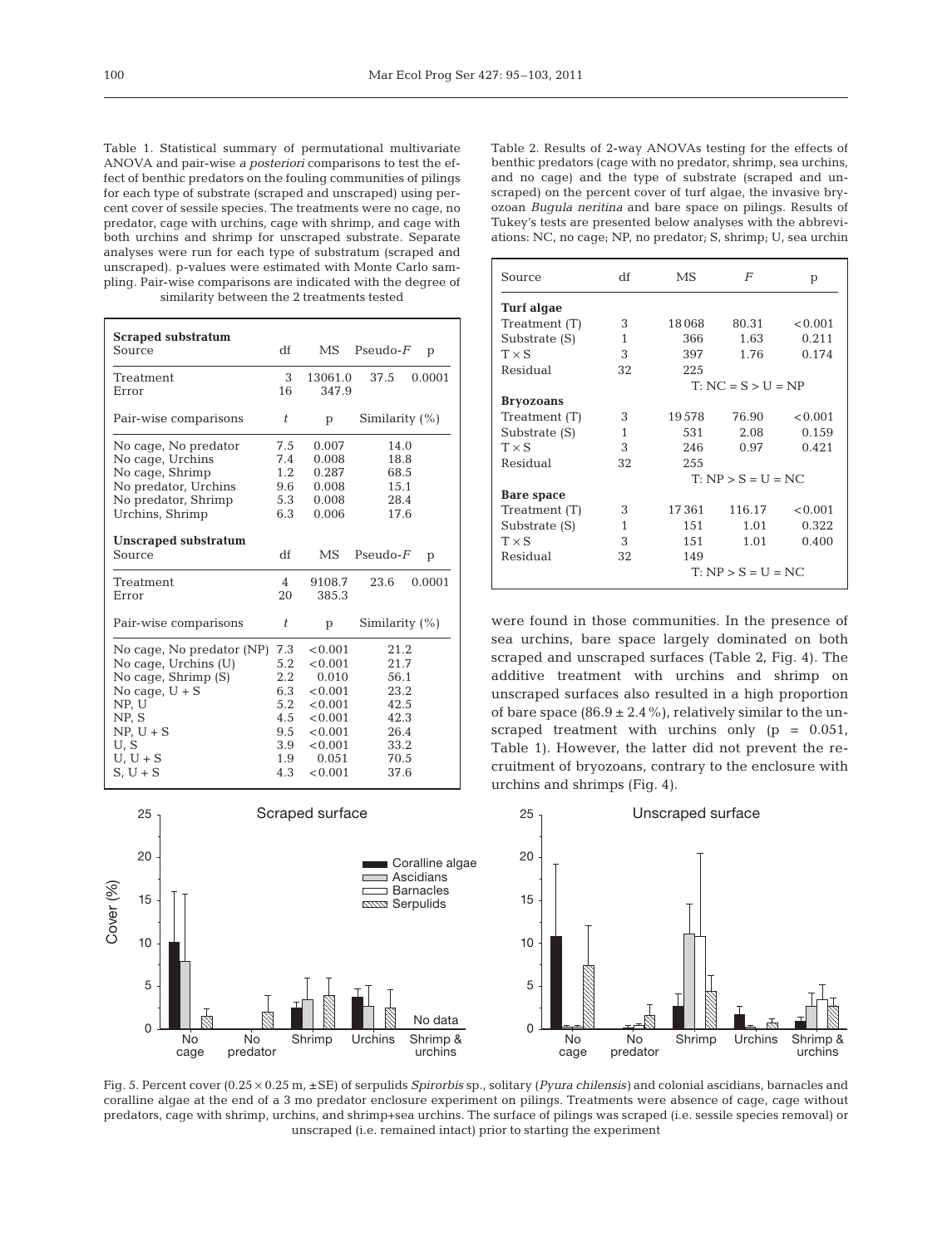#### **DISCUSSION**

The high abundance and diversity of non-native species on anthropogenic structures (Glasby & Connell 1999, Holloway & Connell 2002, Bulleri & Chapman 2010) suggest that these artificial substrata could provide a spatial refuge from predation. Our study demonstrates that anthropogenic structures (i.e. pier pilings) can facilitate the establishment of the invasive erect bryozoan *Bugula neritina* by supplying novel substrata out of reach of benthic predators. The field survey at the 2 piers revealed that pilings set on a rocky bottom were colonized by a fouling community dominated by coralline and turf algae, while pilings surrounded by sandy bottoms at a distance from the rocky shore were heavily colonized by *B. neritina*. This change in fouling community composition correlated with the presence of benthic predators on the pilings. Sea urchins and rock shrimp were present on the first pilings located on boulders from which these benthic predators could easily forage. Predators decreased in abundance on offshore pilings with the replacement of rocky substrata with sandy bottom.

Numerous studies have reported an increase in ascidians and bryozoans in cage experiments in fouling communities (e.g. Russ 1980, Table 3 in Schmidt & Warner 1984). Similarly, in our study conducted during the recruitment period of *Bugula neritina* (Cifuentes et al. 2010), the exclusion of predators within cages on pilings resulted in a high recruitment of bryozoans largely dominated by this invasive species. We further observed numerous adult colonies of *B. neritina* on an isolated rock in a sandy area, indicating that this in vasive bryozoan can occupy natural benthic communities when grazers (e.g. sea urchins, shrimp) are not present. Thus, anthropogenic structures away from rocky bottom (e.g. pilings on soft substratum, floating structures) offer epibiotic species a spatial refuge from numerous invertebrate benthic predators. The sea urchins and shrimp prevented the colonization of *B. neritina*, but only to a limited distance from their rocky habitat. While sea urchins remained relatively sedentary on pilings, shrimp seek refuge from predators within boulders on the rocky shore and make short-distance movements outside of their shelters to forage on pilings. The higher mobility of shrimp compared to sea urchins allows them to forage further away from the rocky bottom (i.e. on distant pilings) and consequently influence the development of fouling communities on offshore pilings. The confounding factor depth could also possibly have influenced the observed patterns. However, the bottom slope in the back part of La Herradura Bay is very slight and the depth of the pilings on sand only varied by less than 2 m from the rocks to the outer edge of the pilings, so distance from the shore was most likely the important factor.

Predation strongly affected the development of the fouling assemblages but the resultant communities differed with predator species. Sea urchins graze on algae and invertebrate recruits, including bryozoans. Shrimp, with their slender and tweezer-like second chelipeds, can more carefully select the food of interest and do not necessarily damage other recruits. The presence of bryozoan recruits in cages with shrimp suggests that a higher density would have been necessary in the enclosures  $(12 \text{ ind. m}^{-2})$  to totally suppress the recruitment of *Bugula neritina*. The heterogeneity of the substratum (i.e. unscraped pilings) also likely restricted the sea urchins from grazing on bryozoans that recruited within interstices created by engineer species such as ascidians and barnacles (Castilla et al. 2004). However, the combination of the 2 predators (sea urchins and shrimp) enhanced their effectiveness in preventing the recruitment of the invasive bryozoans due to the ability of shrimp to forage on organisms recruiting within interstices.

The ecological importance of rock shrimp in benthic marine systems is largely unknown. In stream ecosystems, freshwater shrimp are often the dominant macro-consumers and can play an important role in determining the benthic community assemblages (Pringle et al. 1993, March et al. 2002). In seagrass beds, shrimp actively graze on epibionts (both plant and animal) on grass blades, which influences the development of epibionts in seagrass communities (Persson et al. 2008). In rocky reef communities, however, shrimps are usually not considered important predators (but see Bruno & O'Connor 2005). Our results clearly show the dramatic effect of rock shrimp on the development of epibenthic communities, which may therefore play an important role in structuring the benthic communities in northern Chile. Shrimp foraging may further prevent introduced species such as *Bugula neritina* from invading benthic communities. However, it remains unclear how *Rhyncocinetes typus* interacts with other intermediate consumers (e.g. sea urchins). Its reported voracity in feeding on invertebrates such as the introduced cultured Japanese abalone (Stotz et al. 2006) and small recruits of sea urchins (C. Dumont pers. obs.), and its ability to effectively consume fouling organisms on pearl nets of scallop aquaculture (Dumont et al. 2009) suggest an important functional role of shrimp in controlling benthic assemblages. Given the importance of *R. typus* grazing on fouling communities, further studies are required to elucidate the ecological role of this abundant species in natural habitats (Caillaux & Stotz 2003). Several studies have demonstrated that predators can limit the abundance or distribution of invaders in natural habitats (e.g. Byers 2002, Hunt & Yamada 2003, Castilla et al. 2004, deRivera et al. 2005). Similarly, the shrimp *R. typus*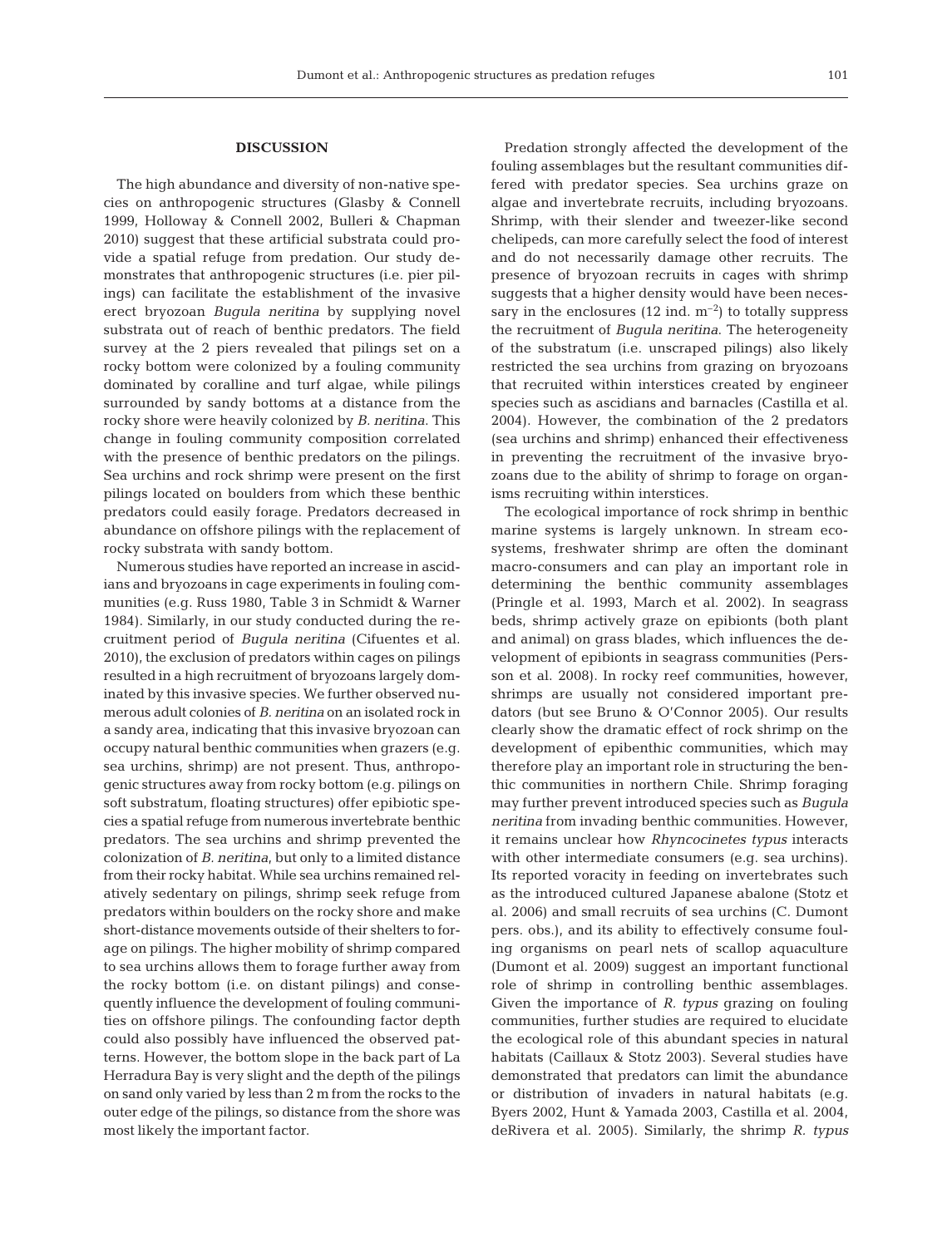could certainly contribute to the biotic resistance of invasions in rocky habitats in northern Chile.

A number of studies have shown that predation may strongly influence the development of fouling communities (Russ 1980, Mook 1981, Anderson & Underwood 1997, Osman & Whitlatch 2004, Nydam & Stachowicz 2007), while others have reported weak effects of predation (Keough & Butler 1979, Connell 2001, Sams & Keough 2007). The effect of benthic predators on community development varies with the type of structures (e.g. piling versus floating structures, Holloway & Connell 2002), but our study further shows that the type of surrounding benthic substratum determines the access of benthic predators that can affect the development of the fouling community and, more importantly, the spread of invasive species. In fact, such anthropogenic structures are frequently located in protected bays and estuaries dominated by sandy or muddy bottoms, but it is also common to have either natural or artificial shallow rocky fringes in such bays. There is no question that other environmental factors contribute to the structure of fouling communities (see 'Introduction'), but our results highlight the importance of the substratum surrounding these pilings and other artificial substrata, and indicate that benthic invertebrate predators may determine the fouling community on these solid structures where they can access them from nearby rocky bottoms.

*Acknowledgements.* Financial support for this study was provided by Fulbright to L.G.H. a Fondecyt 3030007 grant to C.F.G. and a Programa Bicentenario de Ciencia y Tecnología grant to CEAZA. We thank J. Barrios, who helped with diving activities, and M. Thiel and 3 reviewers for providing critical comments on this manuscript.

#### LITERATURE CITED

- ▶ Anderson MJ, Underwood AJ (1997) Effects of gastropod grazers on recruitment and succession of an estuarine assemblage: a multivariate and univariate approach. Oecologia 109:442–453
	- Anderson MJ, Gorley RN, Clarke KR (2008) PERMANOVA+ for PRIMER: guide to software and statistical methods. PRIMER-E, Plymouth
- ▶ Andrew NL (1993) Spatial heterogeneity, sea urchin grazing, and habitat structure on reefs in temperate Australia. Ecology 74:292–302
- ► Blockley D, Chapman M (2006) Recruitment determines differences between assemblages on shaded or unshaded seawalls. Mar Ecol Prog Ser 327:27–36
- ► Bruno JF, O'Connor MI (2005) Cascading effects of predator diversity and omnivory in a marine food web. Ecol Lett 8: 1048–1056
- ► Bulleri F, Chapman M (2010) The introduction of coastal infrastructure as a driver of change in marine environments. J Appl Ecol 47:26–35
	- Byers JE (2002) Physical habitat attribute mediates biotic resistance to non-indigenous species invasion. Oecologia 130: 146–156
- Caillaux LM, Stotz WB (2003) Distribution and abundance of *Rhynchocinetes typus* (Crustacea: Decapoda), in different benthic community structures in northern Chile. J Mar Biol Assoc UK 83:143–150
- ► Castilla JC, Lagos NA, Cerda M (2004) Marine ecosystem engineering by the alien ascidian *Pyura praeputialis* on a mid-intertidal rocky shore. Mar Ecol Prog Ser 268: 119–130
- ► Chapman ARO (1981) Stability of sea urchin dominated barren grounds following destructive grazing of kelp in St. Margaret's bay, Eastern Canada. Mar Biol 62:307–311
- ► Chapman MG (2003) Paucity of mobile species on constructed seawalls: effects of urbanization on biodiversity. Mar Ecol Prog Ser 264:21–29
- ► Chapman MG, Blockley DJ (2009) Engineering novel habitats on urban infrastructure to increase intertidal biodiversity. Oecologia 161:625–635
- ► Cifuentes M, Kamlah C, Thiel M, Lenz M, Wahl M (2007) Effects of temporal variability of disturbance on the succession in marine fouling communities in northern-central Chile. J Exp Mar Biol Ecol 352:280–294
	- Cifuentes M, Krueger I, Dumont CP, Lenz M, Thiel M (2010) Does primary colonization or community structure determine the succession of fouling communities? J Exp Mar Biol Ecol 395:10–20
	- Clarke K, Gorley R (2006) PRIMER v6: user manual/tutorial. PRIMER-E, Plymouth
- ► Connell SD (2001) Predatory fish do not always affect the early development of epibiotic assemblages. J Exp Mar Biol Ecol 260:1–12
	- Conover WJ (1980) Practical nonparametric statistics. John Wiley and Sons, New York, NY
- ► Crooks J, Chang A, Ruiz G (2011) Aquatic pollution increases the relative success of invasive species. Biol Invasions 13: 165–176
- ► Dafforn KA, Johnston EL, Glasby TM (2009) Shallow moving structures promote marine invader dominance. Biofouling 25: 277–287
- ► deRivera CE, Ruiz GM, Hines AH, Jivoff P (2005) Biotic resistance to invasion: native predator limits abundance and distribution of an introduced crab. Ecology 86:3364–3376
- ► Dobretsov SV, Qian PY, Wahl M (2005) Effect of solar ultraviolet radiation on the formation of shallow, early successional biofouling communities in Hong Kong. Mar Ecol Prog Ser 290:55–65
- Dumont CP, Urriago JD, Abarca A, Gaymer CF, Thiel M ➤ (2009) The native rock shrimp *Rhynchocinetes typus* as a biological control of fouling in suspended scallop cultures. Aquaculture 292:74–79
- Gaymer CF, Palma AT, Vega JMA, Monaco CJ, Henríquez LA ➤ (2010) Effects of La Niña on recruitment and abundance of juveniles and adults of benthic community-structuring species in northern Chile. Mar Freshw Res 61:1185–1196
- ► Glasby TM (1999) Effects of shading on subtidal epibiotic assemblages. J Exp Mar Biol Ecol 234:275–290
- ► Glasby TM (2000) Surface composition and orientation interact to affect subtidal epibiota. J Exp Mar Biol Ecol 248: 177–190
	- Glasby TM, Connell SD (1999) Urban structures as marine habitats. Ambio 28:595–598
- ► Glasby TM, Connell SD (2001) Orientation and position of substrata have large effects on epibiotic assemblages. Mar Ecol Prog Ser 214:127–135
- Glasby TM, Connell SD, Holloway MG, Hewitt CL (2007) ➤ Nonindigenous biota on artificial structures: Could habitat creation facilitate biological invasions? Mar Biol 151: 887–895
- Godoy N, Gelcich S, Vasquez JA, Castilla JC (2010) Spear ➤